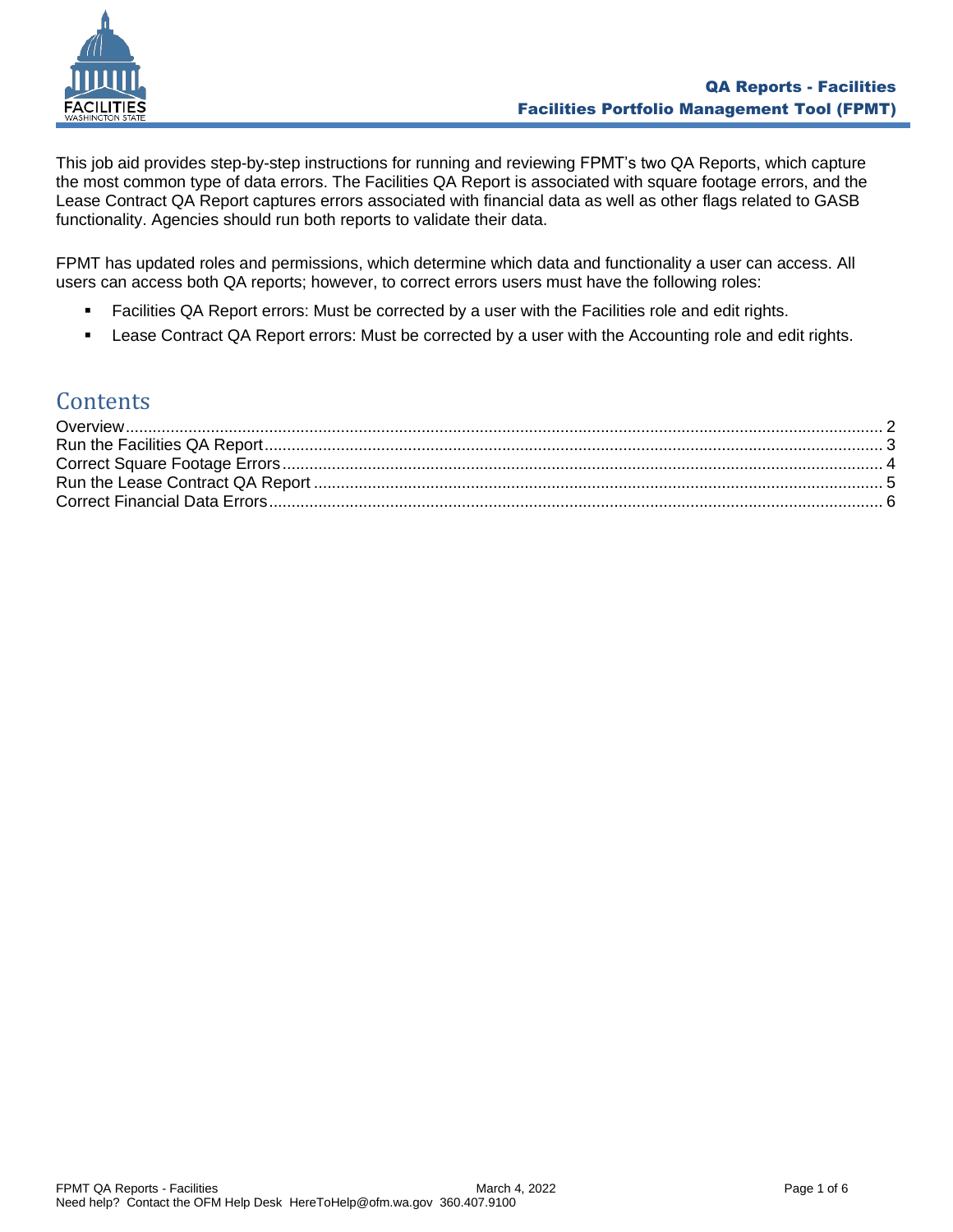

### <span id="page-1-0"></span>**Overview**

| Which FPMT user roles can<br>access the QA Reports?     | All user roles, including read-only, can access both the Facilities QA<br>$\bullet$<br>and Lease Contract QA Report.                                                                                                               |
|---------------------------------------------------------|------------------------------------------------------------------------------------------------------------------------------------------------------------------------------------------------------------------------------------|
|                                                         | Users must have the Facilities user role and edit rights to correct any<br>$\bullet$<br>errors that appear in the Facilities QA Report.                                                                                            |
|                                                         | Users must have the Accounting user role and edit rights to correct<br>$\bullet$<br>any errors that appear in the Lease Contract QA Report.                                                                                        |
| Where do I access the QA<br><b>Reports?</b>             | Both QA reports are accessed from the agency tile. Select the menu<br>$\bullet$<br>button, Reports, and either Facilities QA Report or Lease Contract QA<br>Report.                                                                |
|                                                         | The report will open in a separate window, and you will have the option<br>$\bullet$<br>of downloading the report in Excel or PDF format.                                                                                          |
| When should I run the QA<br><b>Reports?</b>             | The QA Reports can be reviewed at any time to check for errors and<br>$\bullet$<br>may be used to identify contracts that have expired or will expire in the<br>next 90 days.                                                      |
|                                                         | Agencies are required to validate their data and correct any errors<br>$\bullet$<br>prior to submitting their annual inventory data to OFM.                                                                                        |
|                                                         | If you have entered new owned or leased facilities, wait to run the QA<br>$\bullet$<br>Reports until after you have received notification that the new facilities<br>have been approved by OFM.                                    |
| How do I know if I have errors<br>in the QA Reports?    | For the Facilities QA Report, the goal is to have a "clean" QA, which<br>$\bullet$<br>will not have any content. All Excel tabs will be empty.                                                                                     |
|                                                         | The Lease Contract QA report includes some flags that are not errors,<br>$\bullet$<br>but rather provide awareness for the user. For example, the report<br>includes contracts that will expire in the next 90 days.               |
|                                                         | Errors/flags are grouped in tabs by category.<br>$\bullet$                                                                                                                                                                         |
|                                                         | Make sure to check each Excel tab to see if there are any errors/flags.<br>$\bullet$                                                                                                                                               |
| What types of errors are<br>included in the QA Reports? | The Facilities QA Report captures common types of errors related to<br>$\bullet$<br>square footage.                                                                                                                                |
|                                                         | The Lease Contract QA Report includes common errors related to<br>$\bullet$<br>financial data as well as GASB-specific flags.                                                                                                      |
|                                                         | Agencies should check both reports prior to submitting their annual<br>$\bullet$<br>inventory data to OFM.                                                                                                                         |
| How do I fix the errors listed in<br>the QA Reports?    | Refer to the <b>QA Report</b> – Correction Steps job aid for instructions on<br>$\bullet$<br>how to fix errors in both QA reports. This job aid does not include the<br>report flags specific to GASB.                             |
|                                                         | The Lease Contract QA Report errors are on the second tab.<br>$\bullet$                                                                                                                                                            |
| How do I know if the                                    | Rerun the QA Reports after making corrections.<br>$\bullet$                                                                                                                                                                        |
| correction steps worked?                                | If you have correctly followed the data validation instructions, the<br>$\bullet$<br>Facilities QA Report will be "clean" and the Lease Contract QA report<br>will no longer include the specific errors/flags you have addressed. |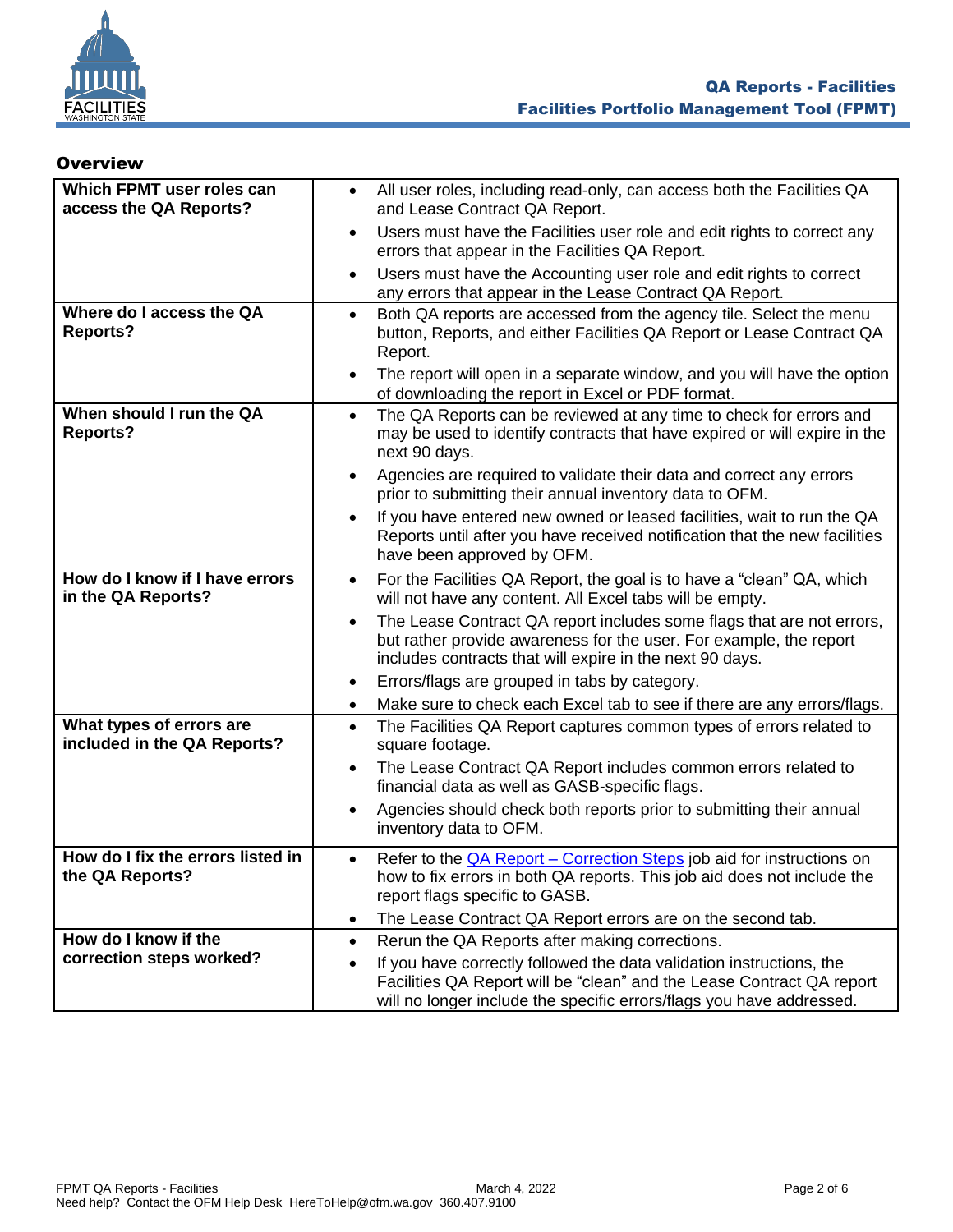

### <span id="page-2-0"></span>Run the Facilities QA Report

Navigate to the agency tile and run the Facilities QA Report.

1. **Open** the Data Explorer module.



- **2.** Select the  $\bigcirc$  search button on the data explorer tool bar.
- **3. Select** Filter by  $\bullet$  and choose **Agencies**.
- 4. Select Refine by v and choose **Agency Abbreviation**. → These are SAAM acronyms.
- 5. **Enter** the abbreviation. **→**You can type in the text box to filter the list.

| 6. Select | <b>SFARCH</b> |
|-----------|---------------|
|           |               |



- **7.** Select the  $\equiv$  menu button on the agency tile.
- **8.** Select **iii** Reports

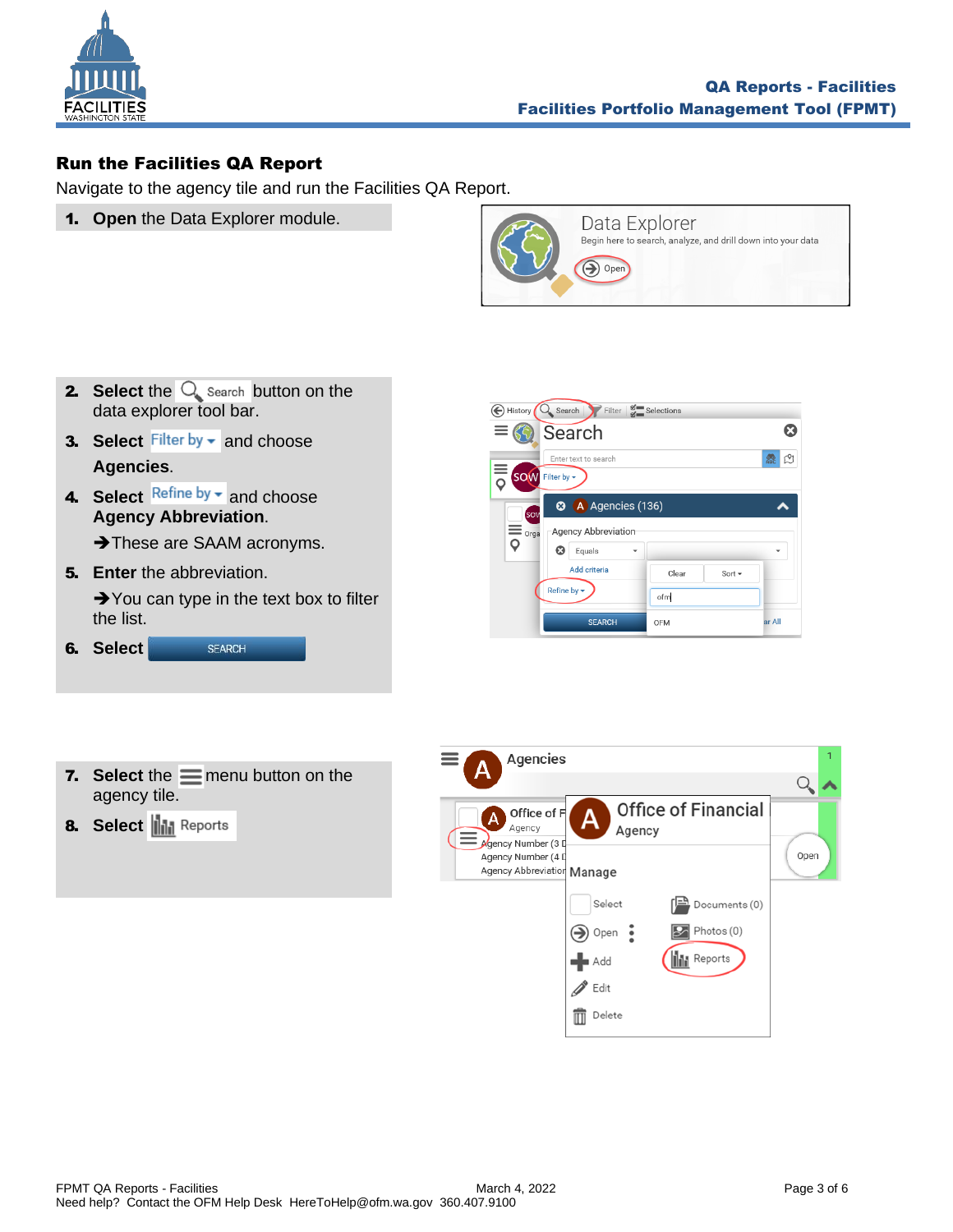

### QA Reports - Facilities Facilities Portfolio Management Tool (FPMT)

9. **Select** Facilities QA Report. **→ The report will open in a new** 

window.

 $\ddot{\mathbf{c}}$ Select Report ADS Agency Desired Six Year Facilities Plan **AR** Audit Report AS Available Space **BR** Baseline Report ER Export Report FOR Facilities QA Report FLP Future Lease Payments **FRU** Future Receivable Lease Payments LAA Lease Accounting Activity Lease Contract Inventory LCO Lease Contract QA Report Leased Facilities Inventory LFS Leased Facilities Summary OFI Owned Facilities Inventory OFS Owned Facilities Summary RLA Receivable Lease Accounting Activity RLC Receivable Lease Contract Inventory **SLA** Summary Lease Accounting **SRL** Summary Receivable Lease Accounting

### 10. **Select** Download Excel Report

→In Chrome, the Excel file will appear at the bottom left of your screen.

### <span id="page-3-0"></span>Correct Square Footage Errors

1. **Review** all six tabs for errors.

## **ODownload Excel Report**

|                                                          |                                                                                                                                                                                                                                             |                                                                                            | AutoSave (● Of) E 9 > (> ) g + 考 = Facilities OA Report for Office of Financial Management (2) - Excel D Search                                                      |                               |                                                                                                                                                | Gobelle, Krista (OFM) GK                                                                                                                                                                                                                                                                                                                                                                                                                                                                                                                       | $\mathbf{E}$ – $\mathbf{G}$                                                                                                                                                                                                                                                                                                                                                                                                              |
|----------------------------------------------------------|---------------------------------------------------------------------------------------------------------------------------------------------------------------------------------------------------------------------------------------------|--------------------------------------------------------------------------------------------|----------------------------------------------------------------------------------------------------------------------------------------------------------------------|-------------------------------|------------------------------------------------------------------------------------------------------------------------------------------------|------------------------------------------------------------------------------------------------------------------------------------------------------------------------------------------------------------------------------------------------------------------------------------------------------------------------------------------------------------------------------------------------------------------------------------------------------------------------------------------------------------------------------------------------|------------------------------------------------------------------------------------------------------------------------------------------------------------------------------------------------------------------------------------------------------------------------------------------------------------------------------------------------------------------------------------------------------------------------------------------|
| Copy v<br>Paste<br>Format Painter<br>Clipboard<br>$\sim$ | Font Ford Contract Contract Contract Contract Contract Contract Contract Contract Contract Contract Contract Contract Contract Contract Contract Contract Contract Contract Contract Contract Contract Contract Contract Contr<br>$\approx$ | File Home Insert Page Layout Formulas Data Review View Developer Help ACROBAT<br>Alignment | $\sim$<br>Number<br>$\sim$                                                                                                                                           | Styles                        | $\Rightarrow$<br>Insert Delete Format<br>$\begin{array}{cccccccccccccc} \cdots & \cdots & \cdots & \cdots & \cdots \end{array}$<br>Cells Cells | ■ 图 国   ΣAutoSum · Aマ Q<br>$\frac{1}{2}$ Fill $\sim$<br>Sort & Find &<br>$\begin{picture}(150,100) \put(0,0){\line(1,0){10}} \put(15,0){\line(1,0){10}} \put(15,0){\line(1,0){10}} \put(15,0){\line(1,0){10}} \put(15,0){\line(1,0){10}} \put(15,0){\line(1,0){10}} \put(15,0){\line(1,0){10}} \put(15,0){\line(1,0){10}} \put(15,0){\line(1,0){10}} \put(15,0){\line(1,0){10}} \put(15,0){\line(1,0){10}} \put(15,0){\line$<br>and the contract of a state of the contract of the contract of the contract of the contract of the contract of | Share Comments<br>$\mathbb{R}^3$<br>Sensitivity<br>Sensitivity                                                                                                                                                                                                                                                                                                                                                                           |
|                                                          |                                                                                                                                                                                                                                             |                                                                                            |                                                                                                                                                                      |                               |                                                                                                                                                |                                                                                                                                                                                                                                                                                                                                                                                                                                                                                                                                                |                                                                                                                                                                                                                                                                                                                                                                                                                                          |
|                                                          |                                                                                                                                                                                                                                             |                                                                                            | A1 $\cdot$ $\cdot$ $\cdot$ $\in$ $\mathcal{N}$ $\rightarrow$ $\mathcal{N}$ Note: The list below contains inactive Leased Contracts that are linked to active Spaces. |                               |                                                                                                                                                |                                                                                                                                                                                                                                                                                                                                                                                                                                                                                                                                                |                                                                                                                                                                                                                                                                                                                                                                                                                                          |
|                                                          |                                                                                                                                                                                                                                             |                                                                                            | a a B c D E F                                                                                                                                                        |                               |                                                                                                                                                | $\mathbf{G}$ $\mathbf{G}$                                                                                                                                                                                                                                                                                                                                                                                                                                                                                                                      | $\begin{array}{cccccccccccccc} \mathsf{H} & & \mathsf{I} & & \mathsf{I} & & \mathsf{J} & & \mathsf{J} & & \mathsf{J} & & \mathsf{J} & \mathsf{J} & & \mathsf{J} & \mathsf{J} & \mathsf{J} & & \mathsf{J} & \mathsf{J} & & \mathsf{J} & \mathsf{J} & & \mathsf{J} & \mathsf{J} & & \mathsf{J} & & \mathsf{J} & & \mathsf{J} & & \mathsf{J} & & \mathsf{J} & & \mathsf{J} & & \mathsf{J} & & \mathsf{J} & & \mathsf{J} & & \mathsf{J} & &$ |
|                                                          | 1 Note: The list below contains inactive Leased Contracts that are linked to active Spaces.                                                                                                                                                 | Lease                                                                                      | <b>Space</b>                                                                                                                                                         |                               |                                                                                                                                                |                                                                                                                                                                                                                                                                                                                                                                                                                                                                                                                                                |                                                                                                                                                                                                                                                                                                                                                                                                                                          |
| <b>Lease Name</b>                                        | <b>Lease Number</b>                                                                                                                                                                                                                         | <b>Contract Status</b>                                                                     | V Unique Facility Identifier                                                                                                                                         | <b>Space Name</b>             | <b>Space Status</b>                                                                                                                            |                                                                                                                                                                                                                                                                                                                                                                                                                                                                                                                                                |                                                                                                                                                                                                                                                                                                                                                                                                                                          |
| 3 123r Sample (ok to delete)                             | 123r Sample (ok to delete)                                                                                                                                                                                                                  | Inactive                                                                                   | A11111                                                                                                                                                               | 223 Sample (ok to<br>delete)  | Active                                                                                                                                         |                                                                                                                                                                                                                                                                                                                                                                                                                                                                                                                                                |                                                                                                                                                                                                                                                                                                                                                                                                                                          |
| 4 Sample (ok to delete)                                  | 123 Sample (ok to delete)                                                                                                                                                                                                                   | Inactive                                                                                   | A11111                                                                                                                                                               | 1234 Sample (ok to<br>delete) | Active                                                                                                                                         |                                                                                                                                                                                                                                                                                                                                                                                                                                                                                                                                                |                                                                                                                                                                                                                                                                                                                                                                                                                                          |
|                                                          |                                                                                                                                                                                                                                             |                                                                                            |                                                                                                                                                                      |                               |                                                                                                                                                |                                                                                                                                                                                                                                                                                                                                                                                                                                                                                                                                                |                                                                                                                                                                                                                                                                                                                                                                                                                                          |
|                                                          |                                                                                                                                                                                                                                             |                                                                                            |                                                                                                                                                                      |                               |                                                                                                                                                |                                                                                                                                                                                                                                                                                                                                                                                                                                                                                                                                                |                                                                                                                                                                                                                                                                                                                                                                                                                                          |
|                                                          |                                                                                                                                                                                                                                             |                                                                                            |                                                                                                                                                                      |                               |                                                                                                                                                |                                                                                                                                                                                                                                                                                                                                                                                                                                                                                                                                                |                                                                                                                                                                                                                                                                                                                                                                                                                                          |
|                                                          |                                                                                                                                                                                                                                             |                                                                                            |                                                                                                                                                                      |                               |                                                                                                                                                |                                                                                                                                                                                                                                                                                                                                                                                                                                                                                                                                                |                                                                                                                                                                                                                                                                                                                                                                                                                                          |
|                                                          |                                                                                                                                                                                                                                             | Ø.                                                                                         |                                                                                                                                                                      |                               |                                                                                                                                                |                                                                                                                                                                                                                                                                                                                                                                                                                                                                                                                                                |                                                                                                                                                                                                                                                                                                                                                                                                                                          |
|                                                          |                                                                                                                                                                                                                                             |                                                                                            |                                                                                                                                                                      |                               |                                                                                                                                                |                                                                                                                                                                                                                                                                                                                                                                                                                                                                                                                                                |                                                                                                                                                                                                                                                                                                                                                                                                                                          |
|                                                          |                                                                                                                                                                                                                                             |                                                                                            |                                                                                                                                                                      |                               |                                                                                                                                                |                                                                                                                                                                                                                                                                                                                                                                                                                                                                                                                                                |                                                                                                                                                                                                                                                                                                                                                                                                                                          |
|                                                          |                                                                                                                                                                                                                                             |                                                                                            |                                                                                                                                                                      |                               |                                                                                                                                                |                                                                                                                                                                                                                                                                                                                                                                                                                                                                                                                                                |                                                                                                                                                                                                                                                                                                                                                                                                                                          |
|                                                          |                                                                                                                                                                                                                                             |                                                                                            |                                                                                                                                                                      |                               |                                                                                                                                                |                                                                                                                                                                                                                                                                                                                                                                                                                                                                                                                                                |                                                                                                                                                                                                                                                                                                                                                                                                                                          |
|                                                          |                                                                                                                                                                                                                                             |                                                                                            |                                                                                                                                                                      |                               |                                                                                                                                                |                                                                                                                                                                                                                                                                                                                                                                                                                                                                                                                                                |                                                                                                                                                                                                                                                                                                                                                                                                                                          |
|                                                          |                                                                                                                                                                                                                                             |                                                                                            |                                                                                                                                                                      |                               |                                                                                                                                                |                                                                                                                                                                                                                                                                                                                                                                                                                                                                                                                                                |                                                                                                                                                                                                                                                                                                                                                                                                                                          |
|                                                          |                                                                                                                                                                                                                                             |                                                                                            |                                                                                                                                                                      |                               |                                                                                                                                                |                                                                                                                                                                                                                                                                                                                                                                                                                                                                                                                                                |                                                                                                                                                                                                                                                                                                                                                                                                                                          |
|                                                          |                                                                                                                                                                                                                                             |                                                                                            |                                                                                                                                                                      |                               |                                                                                                                                                |                                                                                                                                                                                                                                                                                                                                                                                                                                                                                                                                                |                                                                                                                                                                                                                                                                                                                                                                                                                                          |
|                                                          |                                                                                                                                                                                                                                             |                                                                                            |                                                                                                                                                                      |                               |                                                                                                                                                |                                                                                                                                                                                                                                                                                                                                                                                                                                                                                                                                                |                                                                                                                                                                                                                                                                                                                                                                                                                                          |
|                                                          |                                                                                                                                                                                                                                             |                                                                                            |                                                                                                                                                                      |                               |                                                                                                                                                |                                                                                                                                                                                                                                                                                                                                                                                                                                                                                                                                                |                                                                                                                                                                                                                                                                                                                                                                                                                                          |
|                                                          |                                                                                                                                                                                                                                             |                                                                                            |                                                                                                                                                                      |                               |                                                                                                                                                |                                                                                                                                                                                                                                                                                                                                                                                                                                                                                                                                                |                                                                                                                                                                                                                                                                                                                                                                                                                                          |
|                                                          |                                                                                                                                                                                                                                             |                                                                                            |                                                                                                                                                                      |                               |                                                                                                                                                |                                                                                                                                                                                                                                                                                                                                                                                                                                                                                                                                                |                                                                                                                                                                                                                                                                                                                                                                                                                                          |
|                                                          |                                                                                                                                                                                                                                             |                                                                                            |                                                                                                                                                                      |                               |                                                                                                                                                |                                                                                                                                                                                                                                                                                                                                                                                                                                                                                                                                                |                                                                                                                                                                                                                                                                                                                                                                                                                                          |
|                                                          |                                                                                                                                                                                                                                             |                                                                                            |                                                                                                                                                                      |                               |                                                                                                                                                |                                                                                                                                                                                                                                                                                                                                                                                                                                                                                                                                                |                                                                                                                                                                                                                                                                                                                                                                                                                                          |
|                                                          |                                                                                                                                                                                                                                             |                                                                                            |                                                                                                                                                                      |                               |                                                                                                                                                |                                                                                                                                                                                                                                                                                                                                                                                                                                                                                                                                                |                                                                                                                                                                                                                                                                                                                                                                                                                                          |
| $\rightarrow$                                            | Inactive Lease and Active Space Inactive Reclease Active Space   Owned Facility SF vs Space SF   Leased Facility SF vs Lease SF   Lease Contract SF vs Space SF   Reclease SF vs Space SF   Reclease SF vs Space S (4)   4                  |                                                                                            |                                                                                                                                                                      |                               |                                                                                                                                                |                                                                                                                                                                                                                                                                                                                                                                                                                                                                                                                                                |                                                                                                                                                                                                                                                                                                                                                                                                                                          |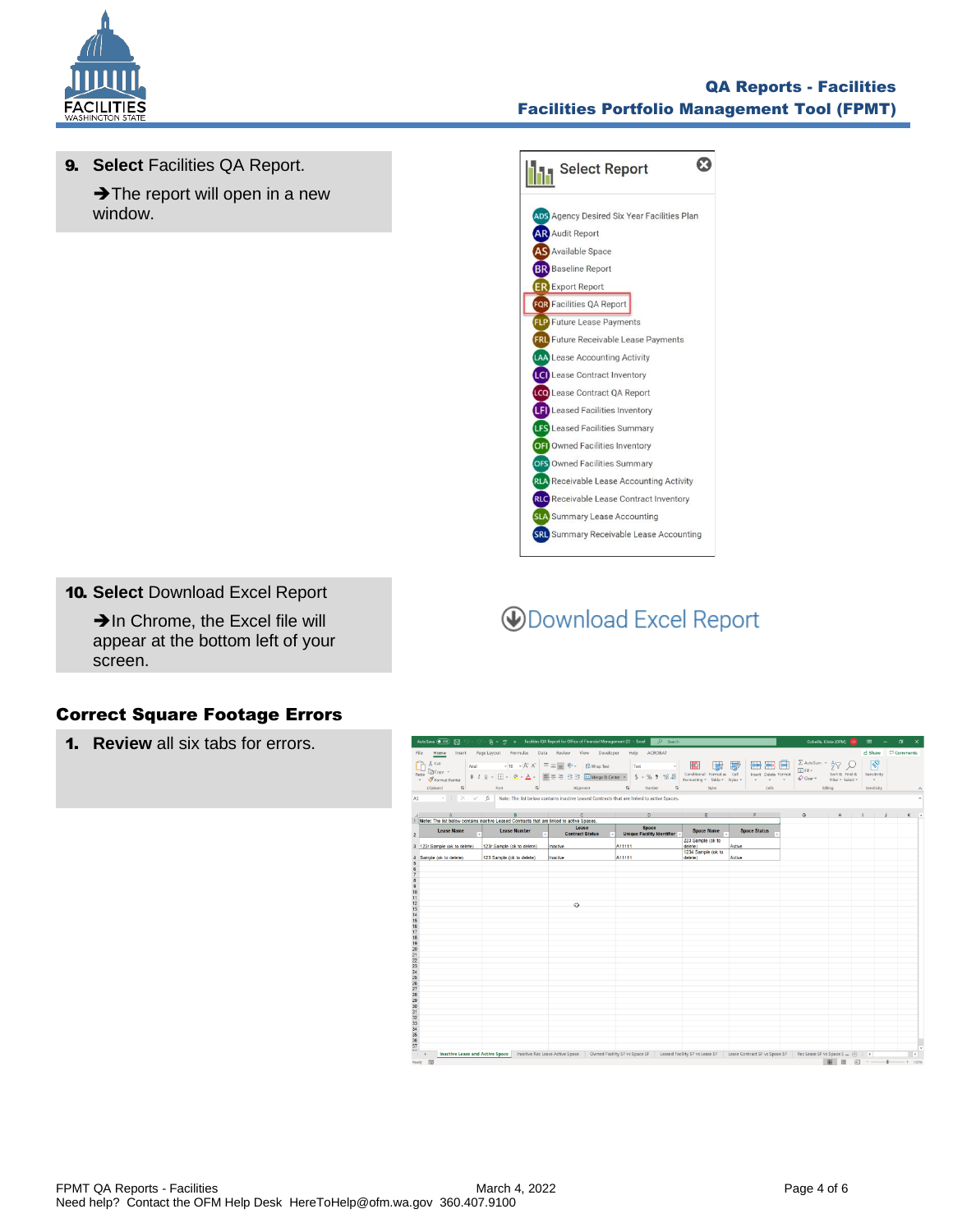

### QA Reports - Facilities Facilities Portfolio Management Tool (FPMT)

**2.** If errors are present, follow the instructions in the  $QA$  Report  $-$ [Correction](https://ofm.wa.gov/sites/default/files/public/itsystems/FPMT/QA%20Report%20Correction%20Steps.xlsx) Steps job aid. **→ In the Workbook column, you will** 

find error types that correspond to each of the tab names in the Facilities QA Report, along with a description of the error, causes and correction steps.

| A6 | <b>Square Feet Comparisons</b><br>fe.                                                                                                                                                                                                                                                                                                                                                                           |                                               |                                                                                          |                                                                                                                                                                                                                                                                                                                                                                                                                                                                                                                                        |
|----|-----------------------------------------------------------------------------------------------------------------------------------------------------------------------------------------------------------------------------------------------------------------------------------------------------------------------------------------------------------------------------------------------------------------|-----------------------------------------------|------------------------------------------------------------------------------------------|----------------------------------------------------------------------------------------------------------------------------------------------------------------------------------------------------------------------------------------------------------------------------------------------------------------------------------------------------------------------------------------------------------------------------------------------------------------------------------------------------------------------------------------|
|    |                                                                                                                                                                                                                                                                                                                                                                                                                 |                                               | $\epsilon$                                                                               | ı.                                                                                                                                                                                                                                                                                                                                                                                                                                                                                                                                     |
|    | The Facilities QA Report is accessed from the Agency tile in FPMT. Select the menu<br>button, Reports, Facilities QA Report. There is also a separate Lease Contract QA<br>Report, also accessible from the Agency tile.<br>Note:<br>Correct errors in the order of the spreadsheet categories. Errors corrected in the lease<br>and receivable lease categories may correct the square feet comparison issues. |                                               |                                                                                          |                                                                                                                                                                                                                                                                                                                                                                                                                                                                                                                                        |
|    | Category<br>l w                                                                                                                                                                                                                                                                                                                                                                                                 | Workbook<br>Iv.                               | v<br><b>Description</b>                                                                  | Possible                                                                                                                                                                                                                                                                                                                                                                                                                                                                                                                               |
|    | <b>Leased Facilities</b>                                                                                                                                                                                                                                                                                                                                                                                        | Inactive Lease and Active Space               | This list contains inactive Lease Contracts that are linked to active Spaces.            | This can happen for different reasons:<br>1. During a lease renewal process where a new Le<br>the Leased Facility and the existing Space is not un<br>relinked to the new Lease Contract<br>2. During a lease renewal process instead of unlir<br>Contract a new Space is created and linked to the<br>active Spaces<br>3. When an agency inactivates (vacates) a Leased<br>not inactive the Leased Facility. Note: The linked S<br>Facility is inactivated.                                                                           |
|    | <b>Receivable Leased Facilities</b>                                                                                                                                                                                                                                                                                                                                                                             | Inactive Rec Lease Active Space               | This list contains inactive Receivable Lease Contracts that are linked to active Spaces. | This can happen for different reasons:<br>1. During a receivable lease renewal process whe<br>of active is added to the Receivable Leased Facility<br>expired Receivable Lease Contract and relinked to<br>2. During a receivable lease renewal process inste<br>expired Receivable Lease Contract a new Space is<br>Lease Contract. Thus, there are now two active Sp<br>3. When an agency inactivates (vacates) a leased<br>Contract but do not inactive the Receivable Leaser<br>inactivated when the Receivable Leased Facility is |
|    | <b>Facility QA Explanations</b>                                                                                                                                                                                                                                                                                                                                                                                 | Lease Contract QA Explanations<br>$\circledR$ | $\frac{1}{2}$                                                                            |                                                                                                                                                                                                                                                                                                                                                                                                                                                                                                                                        |
|    |                                                                                                                                                                                                                                                                                                                                                                                                                 |                                               |                                                                                          |                                                                                                                                                                                                                                                                                                                                                                                                                                                                                                                                        |

3. **Rerun** the Facilities QA Report until it is "clean."

### <span id="page-4-0"></span>Run the Lease Contract QA Report

- **1.** Select the  $\equiv$  menu button on the agency tile.
- **2.** Select **in** Reports

3. **Select** Lease Contract QA Report. **→ The report will open in a new** window.

4. **Select** Download Excel Report

**→In Chrome, the Excel file will** appear at the bottom left of your screen.



# **ODownload Excel Report**